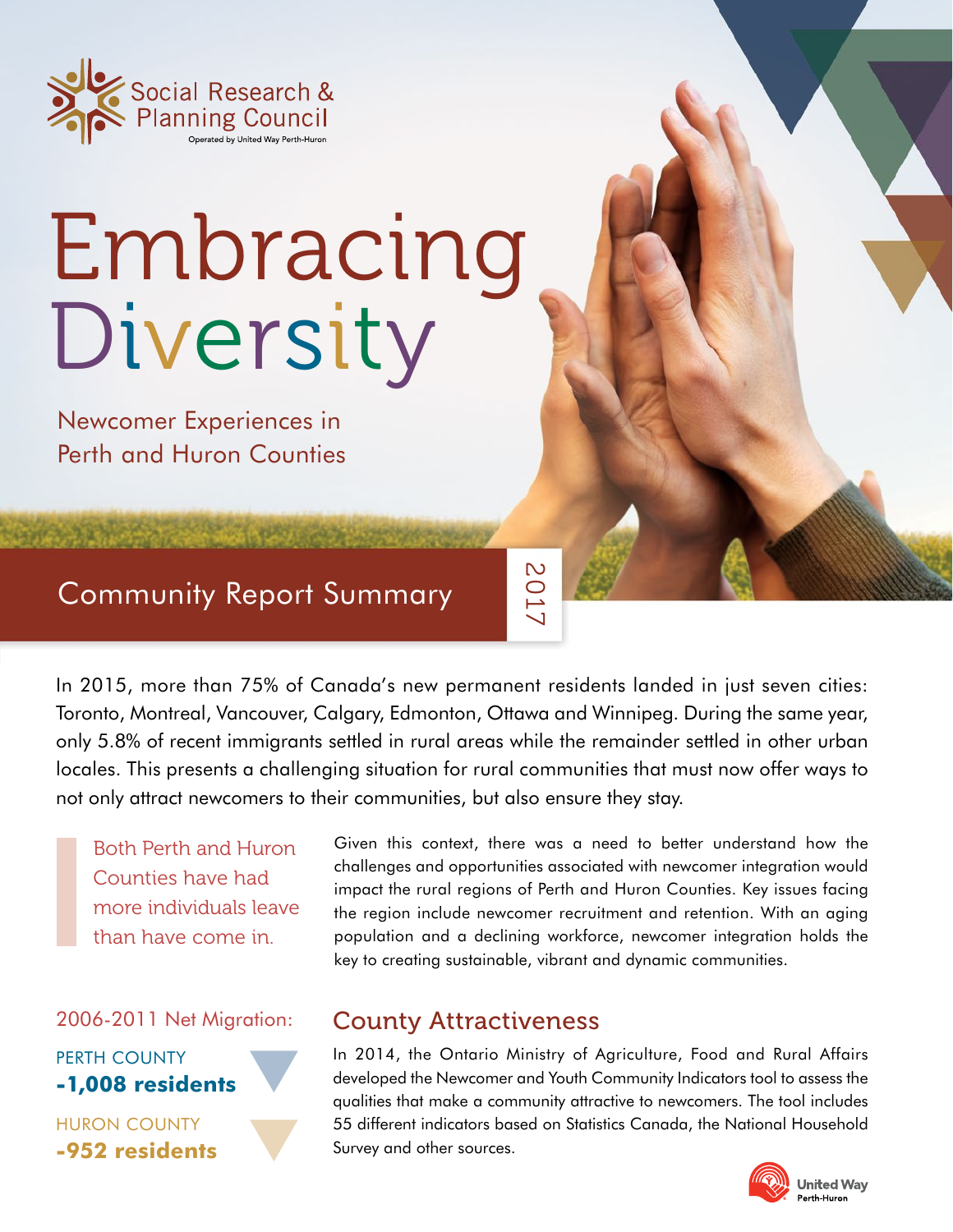

#### **Newcomer Attractiveness Performance**

Source: Ontario Ministry of Agriculture, Food and Rural Affairs (2014). Newcomer and Youth Community Indicators Tool. http://www.omafra.gov.on.ca/english/rural/edr/nyci/index.html

These results suggest that the two Counties face very different challenges in attracting newcomers, which may influence their newcomer strategies.

## Newcomer Experiences

The findings from the focus groups with newcomers revealed that many came to a rural community in Canada instead of a city due to their established relationships with partners, family members and sponsors. In Perth, the allure of job opportunities was a central focus. These findings are very similar to the 2015 Newcomer Outreach and Needs Assessment Report findings, which stated that the two major reasons for moving to Perth and Huron Counties was for better employment opportunities and to join family or close friends.

## **Main Reasons for Moving to Perth and Huron:**



# Newcomer Difficulties

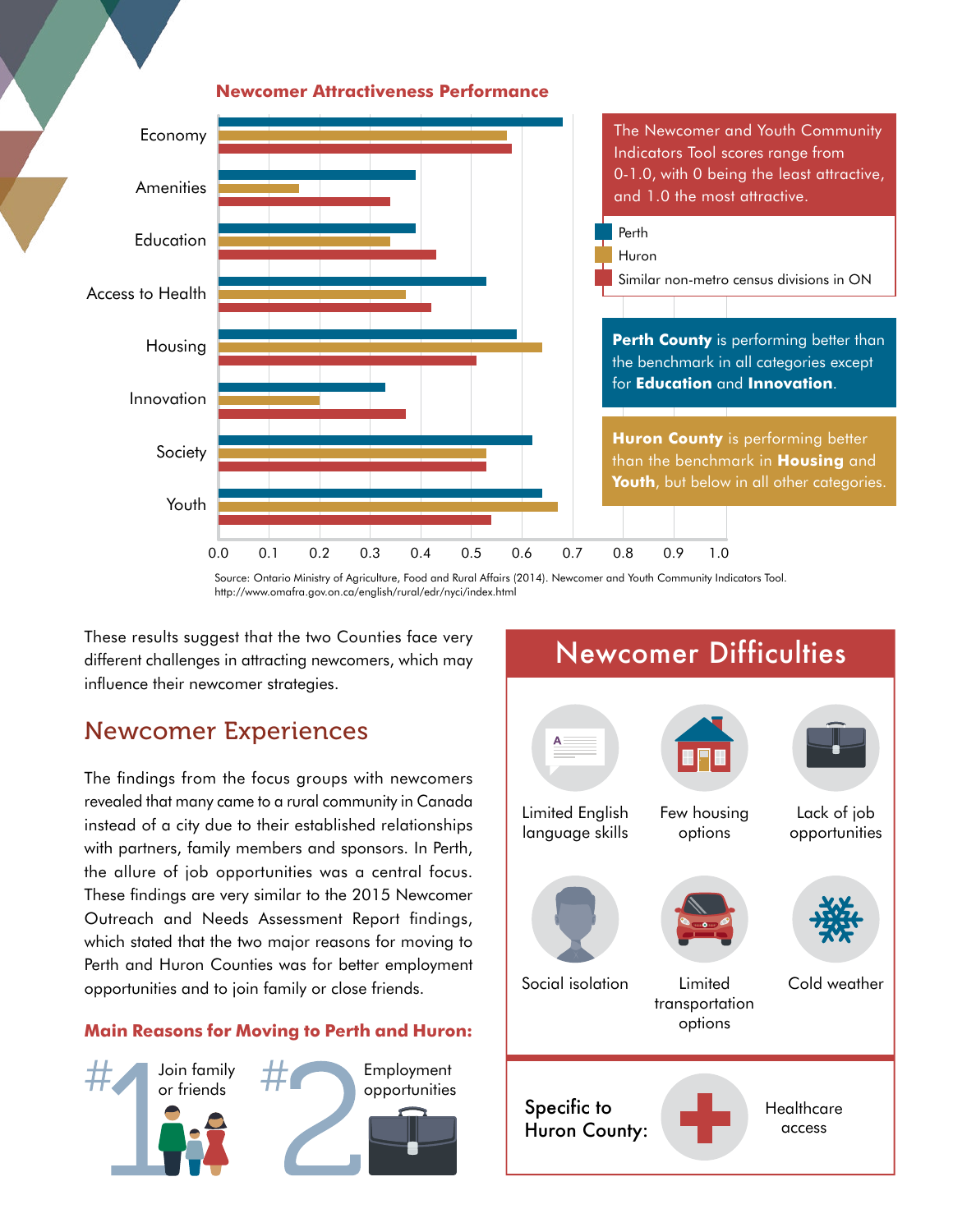# Employment

Most of the employers interviewed did not have any newcomers working for them. Though employers have limited experience in orienting newcomers into their businesses, they expressed a genuine interest in helping to grow their workforce in an inclusive way. Further, they voiced a commitment to learning how to both attract and hire newcomers and noted the importance of taking a proactive approach in addressing language barriers to better integrate newcomers into the job market.

Employers interviewed expressed an interest in developing a more inclusive workforce

# Service Providers and Supporting Organizations

## **Service Needs Identified:**

- assistance with healthcare issues
- educational support
- navigating government systems
- help finding suitable housing

## **Support Gaps Identified:**

- language services (translation)
- social/spiritual interaction and integration



## Recommendations

#### **Coordinated Service Delivery**

The Newcomer Settlement Huron Perth (NSHP) is a newcomer-focused community-based initiative that includes such community representatives as the Centre for Employment and Learning, United Way Perth-Huron, Local Immigration Partnership, Health Units, Libraries, Employment Services, and Police Services. Frequent mention was made of the need for a centralized organization to coordinate efforts of newcomer activity. Therefore, it is recommended that:

- 1. The NSHP implement the following recommendations into their work plan following a multi-phased approach.
	- a. Investigate expansion of Local Immigration Partnership to Perth County
	- b. Improve Data Collection

## **Creating Community**

- c. Establishment of a community welcoming committee: The committee would develop approaches on how to ensure newcomers needs are met within the first weeks of them arriving and would include community members, representatives from direct service provider organizations or faith-based organizations, municipal government and others.
- d. System navigation workshops: Many newcomers lacked the knowledge of how to navigate through the different services available to them. These workshops should be flexible in terms of accommodating the service needs and English language abilities of the newcomers in the workshop.
- e. Accompaniment program: In collaboration with the Welcoming Committee, individuals within a community would serve as aides to a newcomer in their first weeks or months in the area.